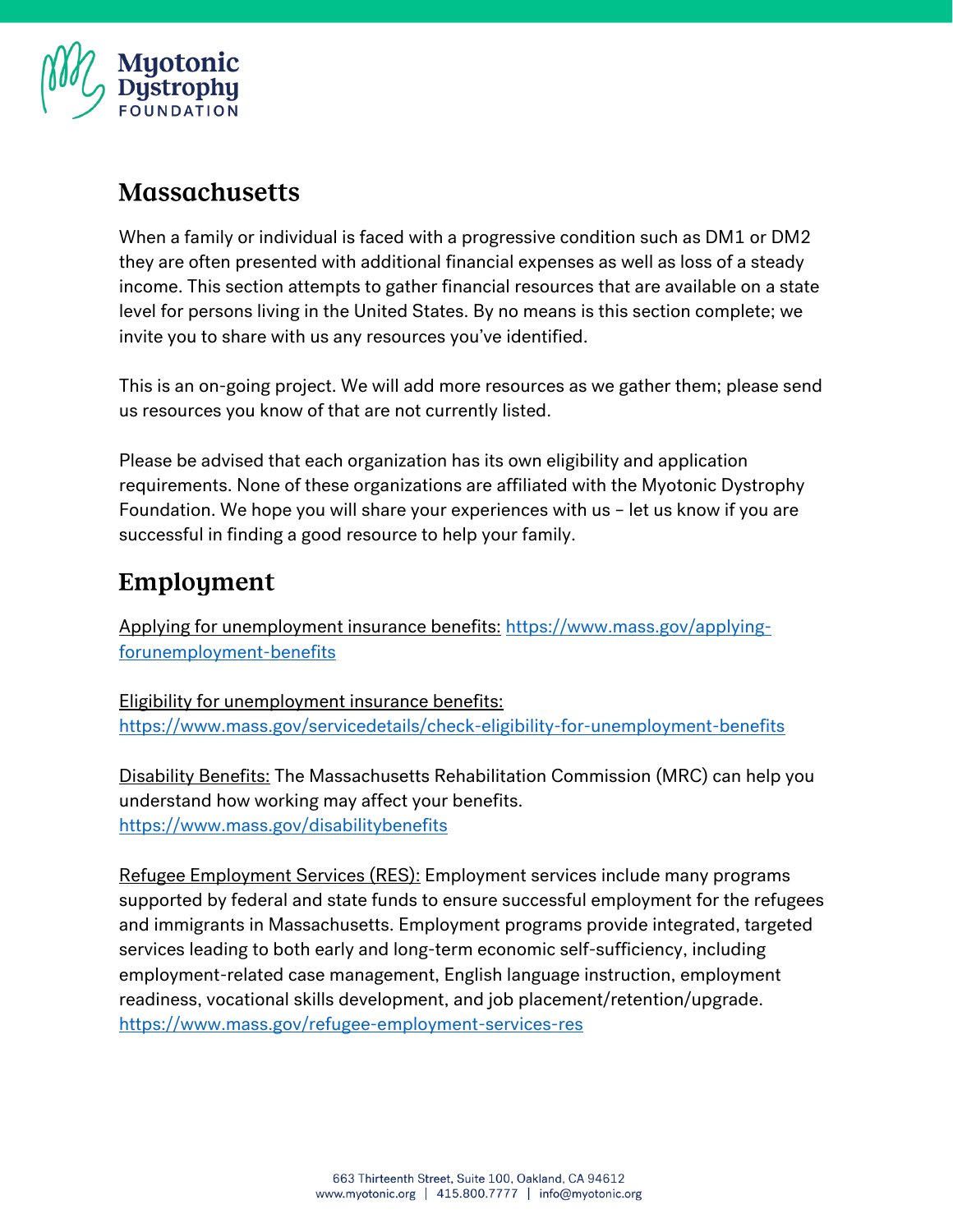

SNAP Path to Work: is the Department of Transitional Assistance's voluntary Employment and Training program. It provides SNAP clients with supports to find and keep good paying jobs.<https://www.mass.gov/snap-path-to-work>

TAFDC Employment Services Program (ESP): TAFDC helps with finding, getting, and keeping a good paying, career-track job. It offers a variety of training, education, and job search programs to define and build career goals, produce skills, and meet work requirements.<https://www.mass.gov/tafdc-employment-services-program>

Vocational Rehabilitation: this program helps job seekers with disabilities obtain and maintain a job. Vocational rehabilitation helps people with physical, cognitive, intellectual or mental health conditions manage the modern workplace. <https://www.mass.gov/vocational-rehabilitation>

### **Food & Nutrition**

Emergency SNAP benefits: Emergency SNAP benefits are for SNAP applicants that need food assistance within 7 days. These benefits are typically issued for one month while applicants gather the verifications that the Department needs to approve a full SNAP application.<https://www.mass.gov/service-details/emergency-snap-benefits>

Nutrition Program for Seniors: The Nutrition Program consists of 27 programs that serve over 9.1 million meals to seniors each year. More than 400 congregate meal sites serve meals. Meals are also delivered to elders in their homes. The goal of the program is to provide at least one daily balanced meal to seniors. People age 60 or older and their spouses are eligible to receive nutrition services. The program helps elders maintain independence so they can continue to live in their homes. <https://www.mass.gov/nutrition-program-for-seniors>

Nutrition Program Sites: <https://www.mass.gov/service-details/nutrition-program-sites>

SNAP benefits (food stamps): SNAP provides assistance for help buying fresh, nutritious foods.<https://www.mass.gov/snap-benefits-formerly-food-stamps>

Women, Infants, & Children (WIC) Nutrition Program: this program keeps pregnant and breastfeeding women and kids under 5 healthy. [https://www.mass.gov/women](https://www.mass.gov/women-infantschildren-wic-nutrition-program)[infantschildren-wic-nutrition-program](https://www.mass.gov/women-infantschildren-wic-nutrition-program)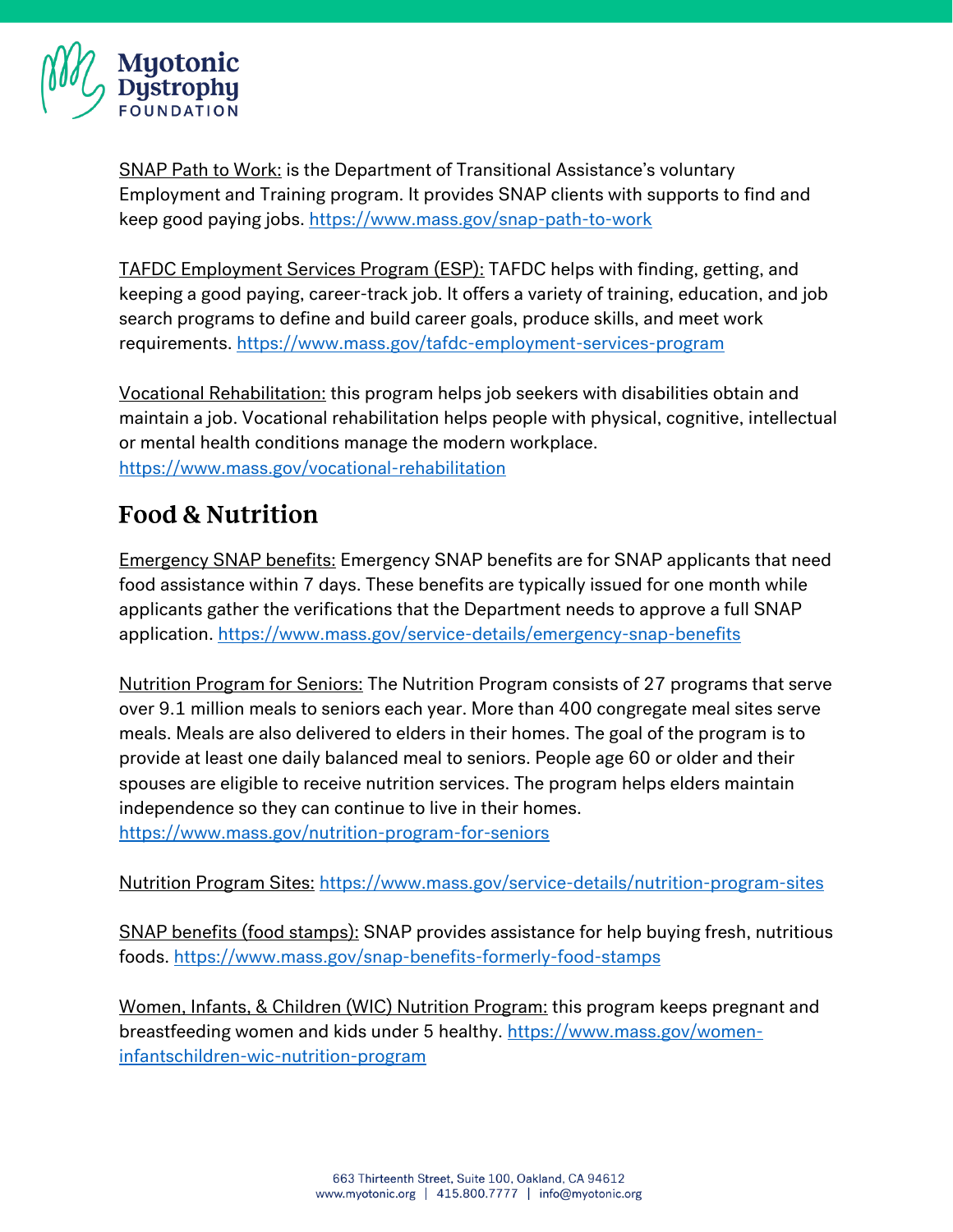

## Financial

Economic assistance (cash benefits): The Department of Transitional Assistance (DTA) offers economic assistance (cash benefits) programs to help families and individuals to meet basic needs.<https://www.mass.gov/economic-assistance-cash-benefits>

SSI and Public Benefits Training and Technical Assistance: Connect with a Public Benefits Specialist to learn more about public benefit and health financing programs such as Supplemental Security Income (SSI). A key role of the Division for Children & Youth with Special Health Needs is to keep health care providers and consumers informed about the complex system that families rely on to finance health care for children with disabilities or chronic illnesses. The Public Benefits Specialists provides upto-date training and information as federal and state laws and regulations change. <https://www.mass.gov/ssiand-public-benefits-training-and-technical-assistance>

Transitional Aid to Families with Dependent Children (TAFDC): is for families with children under 18, including teen parents or pregnant women whose children will be born in four months or less. For more information visits [https://www.mass.gov/service](https://www.mass.gov/service-details/checktafdc-eligibility-and-how-to-apply)[details/checktafdc-eligibility-and-how-to-apply](https://www.mass.gov/service-details/checktafdc-eligibility-and-how-to-apply)

# Housing

Emergency Housing Assistance Programs: find information about who can assist you in this time of need and give you guidance on shelter services. <https://www.mass.gov/emergency-housing-assistance-programs>

First Time Home Buyer (FTHB): The Commonwealth of Massachusetts offers a variety of programs to help potential homeowners navigate the home buying process. Partner agencies in Massachusetts provide education, mortgage programs and more assistance for families and individuals to find the right home.

<https://www.mass.gov/servicedetails/first-time-home-buyer-fthb>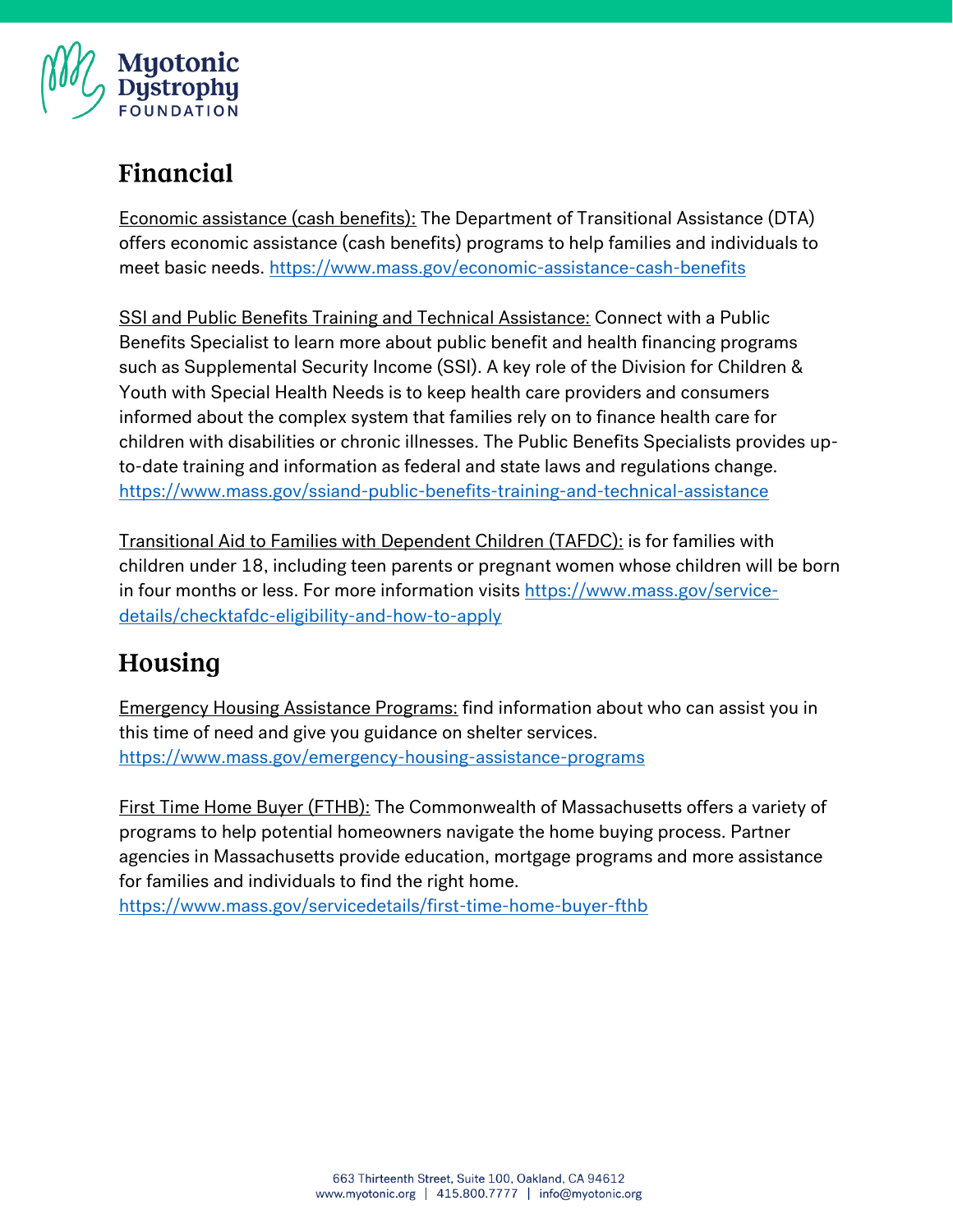

Home Energy Assistance Programs: Low Income Home Energy Assistance Program (LIHEAP), known commonly as Fuel Assistance, provides eligible households with paying a portion of their winter heating bills. Additionally the Heating System Repair & Replacement Program (HEARTWAP) provides emergency heating system repair and replacement services to low-income households. Additionally, the Weatherization Assistance Program (WAP) is funded by the US Department of Energy and provides eligible households with full-scale home energy conservation services. <https://www.mass.gov/home-energyassistance-programs>

One Mortgage Program: offers homebuyers affordability and financial security and is based on the SoftSecond Loan Program. To be eligible, one must be a first-time homebuyer with an income at or below the area median income. For more information visit<https://www.mass.gov/service-details/one-mortgage-program>

Public Housing Assistance Programs: There are different types of housing available for low-income families, elderly persons, and those with disabilities Congregate and supportive housing with assisted living services may also be available. <https://www.mass.gov/public-housing-assistance-programs>

Rental Assistance Programs: provide financial aid to help low-income persons rent apartments other than apartments in public housing developments. There are different types of rental assistance in Massachusetts. The 3 largest programs are: The Section 8 Housing Choice Voucher Program (HCVP), the Massachusetts Rental Voucher Program (MRVP), and the Alternative Housing Voucher Program (AHVP). <https://www.mass.gov/rental-assistance-programs>

### **Medical & Health-Related**

Catastrophic Illness in Children Relief Fund (CICRF): provides financial assistance to qualified families caring for children with special health needs and disabilities. The CICRF can help families with certain medical and related expenses that are not covered by insurance, public benefits, or other financial sources.

<https://www.mass.gov/catastrophicillness-in-children-relief-fund-cicrf>

Check a Physician Profile: this is a resource to help consumers find information about physicians licensed in Massachusetts.<https://www.mass.gov/check-a-physician-profile>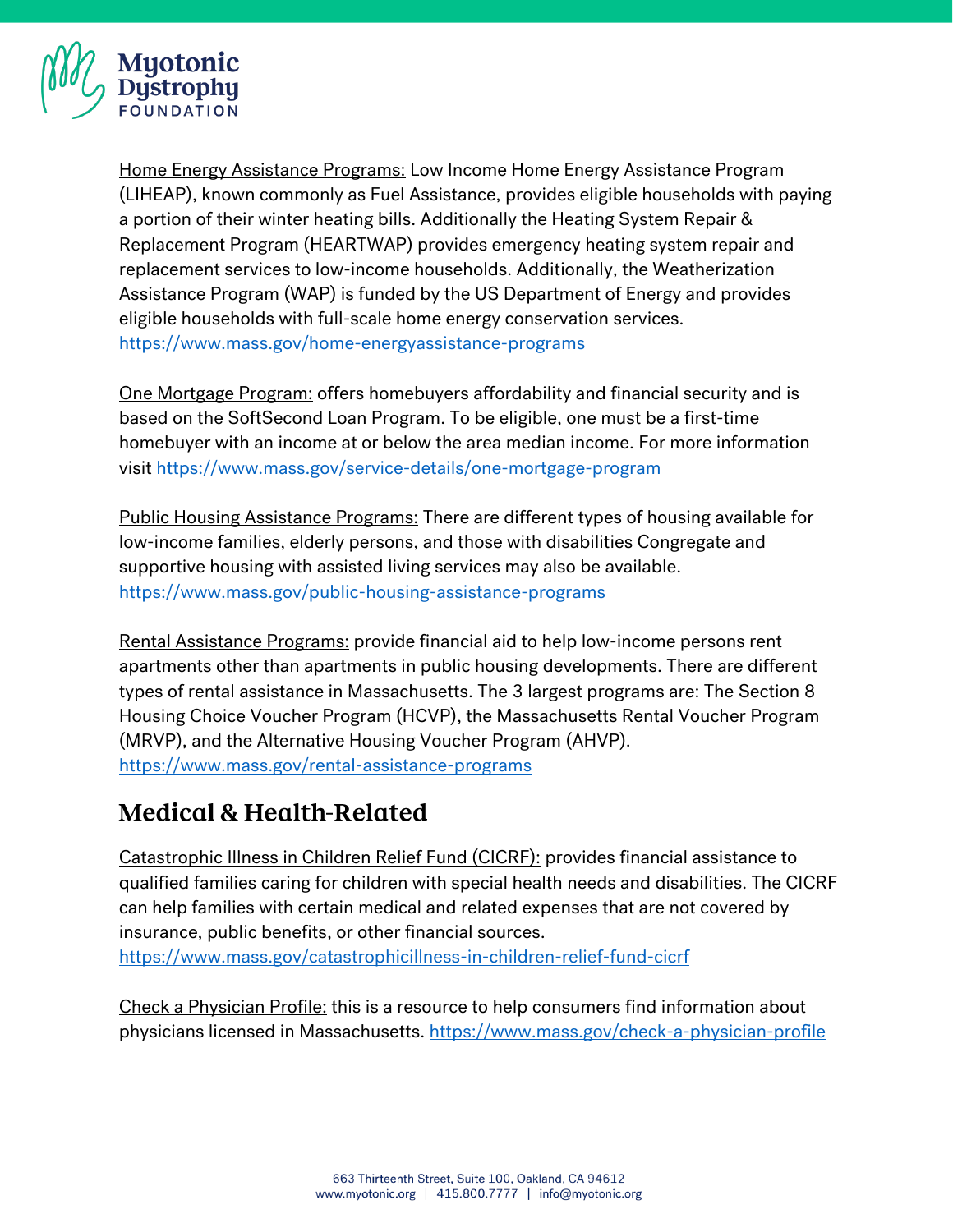

Family Caregiver Support Program: this program allows a Caregiver Specialist to create a plan and offer tips and support for caregiving. For eligibility requirements and more information visit,<https://www.mass.gov/family-caregiver-support-program>

In-Home Services/The Home Care Program: home care services are available to help eligible elders continue to live independently and safely at home. The Home Care Program offers a variety of fee for service in home assistance based on income levels. <https://www.mass.gov/in-home-services>

Massachusetts Technology Assistance Resource Team (MASSTART): A free service supported by the Massachusetts Department of Public Health. Providers help families and schools plan for the health care and safety of children with special health care needs, especially those who are assisted by medical technology, so that they can attend schools safely in Massachusetts.

<https://www.mass.gov/massachusetts-technology-assistanceresource-team-masstart>

MassHealth: is a combination of Medicaid and Children's Health Insurance Program (CHIP) in Massachusetts. MassHealth members may be able to get doctors visits, prescription drugs, hospital stays, and many other important services. The following link gives information for MassHealth applicants, members, different types of health plans, initiatives, provider information, publications, and additional resources. <https://www.mass.gov/topics/masshealth>

MassHealth information for people with disabilities: access resources for MassHealth including information for individuals, families, people with disabilities, seniors and others needing long-term-care services, applying and enrolling in MassHealth, the Health Safety Net, or CHIP, help enrolling long-term-care services, and/or how to appeal a MassHealth decision. <https://www.mass.gov/information-for-people-with-disabilities>

MRC (Massachusetts Rehabilitation Commission) Assistive Technology Services: Assistive Technology is any device that improves a person's ability to live more independently. Many different items are considered assistive technology, including adaptive computer equipment, walkers, hearing aids, memory enhancement aids, print magnifiers, wheelchairs, vehicle modifications and more. Some home modifications and vehicle purchases also are covered.

<https://www.mass.gov/mrc-assistive-technology-services>